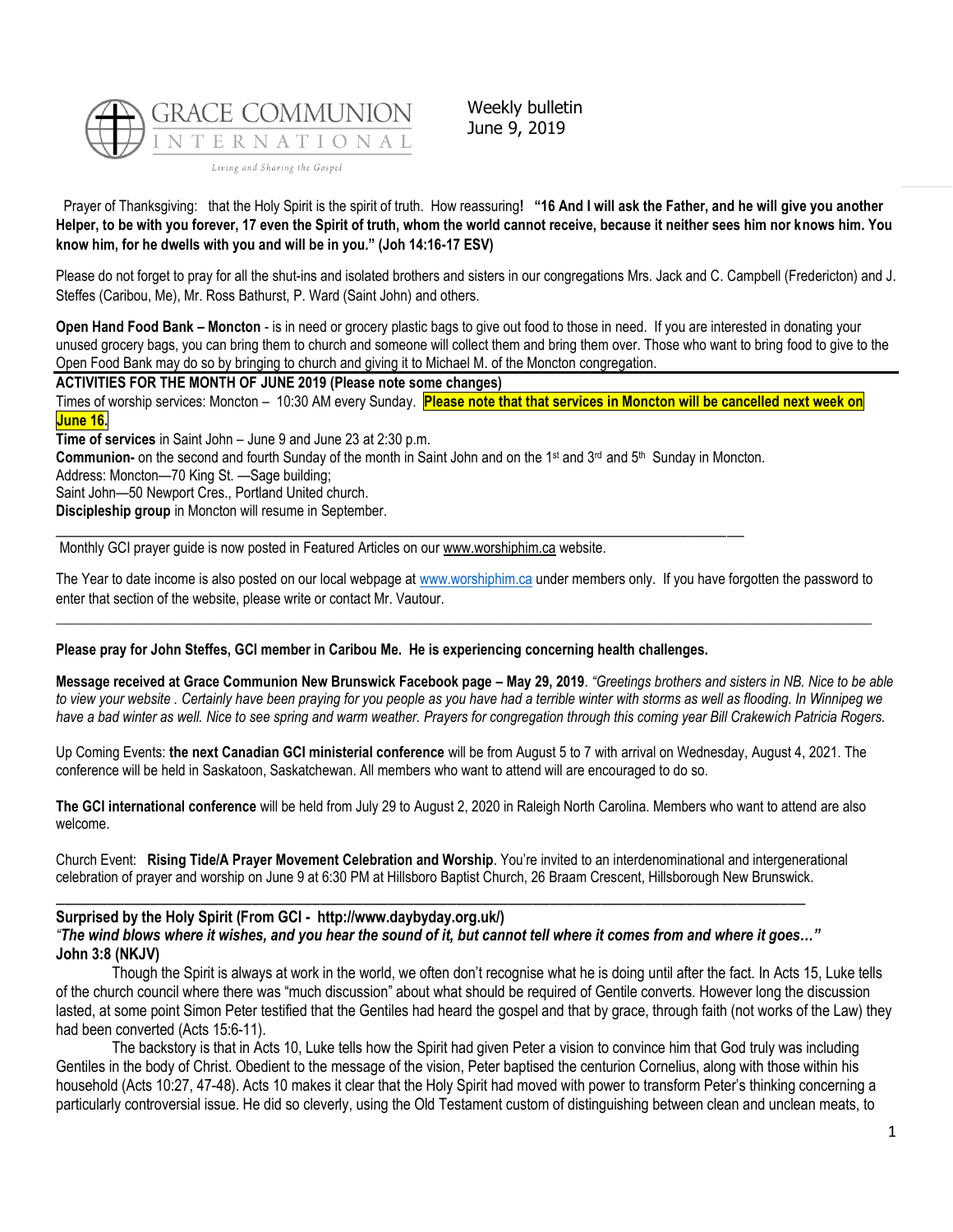show Peter that what God had declared clean, no person was to consider impure. To emphasize this point, the Spirit gave Peter the vision three times (Acts 10:9-16). Like us, Peter was prone to miss God's point the first time (and maybe the second as well!).

Though what the Holy Spirit did at this foundational point in church history is in many ways unique, the Spirit has continued moving with power down the centuries to transform the church. In GCI, we've seen his transforming presence and power at work "up close and personal" as just recently, the Spirit showed us that we need to make significant changes to our global denominational structure. With many of our leaders retiring and other leadership transitions occurring, we need a leadership structure that better matches our resources to the needs of our churches and pastors around the world. For me, the primary experiences I take away of this past year is this: Within GCI, our amazing Triune God has been preparing and calling leaders for a time such as this. I have high hopes for how our new structure will function. I truly believe that our best days lie ahead.

# *Prayer*

*Holy Father, thank you for the ever presence with us of the Holy Spirit. He, according to your will, leads us, and prepares us for what you have in mind for us to do. Help us to continue to respond to his guidance so that the work you are conducting may continue to flourish and produce fruit for your soon-coming kingdom. In Jesus' name we pray. Amen*

Study by Greg Williams (GCI Director)

# **\_\_\_\_\_\_\_\_\_\_\_\_\_\_\_\_\_\_\_\_\_\_\_\_\_\_\_\_\_\_\_\_\_\_\_\_\_\_\_\_\_\_\_\_\_\_\_\_\_\_\_\_\_\_\_\_\_\_\_\_\_\_\_\_\_\_\_\_\_\_\_\_\_\_\_\_\_\_\_\_\_\_\_\_\_\_\_\_\_\_\_\_\_\_\_\_\_\_\_\_\_\_\_\_\_\_\_ Old Testament Laws: A Better Way to Rest**

From (https://archive.gci.org/articles/a-better-way-to-rest/)

Let's summarize what we have seen about the Sabbath:

- The Bible does not say the Sabbath was commanded at creation.
- The Bible does not say the Sabbath was commanded before Moses.
- The Bible does not say the Ten Commandments are a permanent package.
- The Sabbath is commanded only within the old covenant, which is obsolete.
- Old Testament praise and warnings about the Sabbath should be seen as praise and warnings about old covenant obedience, not a permanent law.
- Jesus never commanded the Sabbath, and is never described as resting on the Sabbath.
- Jesus' example is that of work and activity on the Sabbath.
- The book of Acts tells us that the apostles preached on every day of the week, and describes a church meeting on the first day.
- Paul never commanded the Sabbath, and told people it was not a day to be concerned about.

There is no New Testament verse that says the Sabbath is now obsolete. Instead, there are verses that say the entire old covenant law is obsolete. The Law of Moses is not required — and that includes the Sabbath. The Sabbath is compared with things that are now obsolete: temple sacrifices, circumcision, showbread, a shadow. It is not a basis for judging one another, and it should not be taught as a necessary addition to Christ. The Sabbath is not required.

#### **Surprising silence**

If the Sabbath were a requirement, it would be astonishing that the New Testament never mentions such an important command. It has space for all sorts of other commands, but no occasion to command the Sabbath. Sweeping statements are made regarding the old covenant law, but never does anyone say, "except the Sabbath." If the Sabbath is essential, it is astonishing that no one is ever criticized for ignoring it.

Paul dealt with numerous problems of Christian living, and he lists numerous sins that can keep people out of the kingdom of God, but he never mentions the Sabbath. In describing sins of the Gentiles (Romans 1), he says nothing about the Sabbath. He says plenty about faith and love, magnifying the real purpose of God's law, but the Sabbath is simply not mentioned.

Instead, the Sabbath is an indifferent matter. People are free to rest on that day if they do it to the Lord. People are free to use the day in other ways, too, if they are living to the Lord. They may work on that day if they have faith that Christ has given them that freedom. **This book is designed to help you be fully convinced that the Sabbath is not required.**

Nor does the New Testament tell us that any other day of the week ought to be a day of rest. The Sabbath command is not "transferred" to some other day. Believers are free to meet on the seventh day of the week, or on any other day, whatever is convenient for them. Paul preached on every day of the week.

The Sabbath was a shadow of Christ, just as the sacrifices were. Jesus fulfilled the symbolism of the sacrifices, but in what way does he fulfill the symbolism of the Sabbath? We might make a few guesses, but the book of Hebrews gives us some helpful direction.

**Christ better than the old covenant**

The epistle to the Hebrews may have been written to Jewish believers who were still participating in (or at least attracted to) the customs of Judaism. The epistle explains that the old covenant is obsolete and its regulations have been set aside. When the word *sabbatismos* (a Sabbath-rest, NIV) is used in 4:9, it is not trying to subtly affirm an old covenant law when the rest of the epistle argues *against* old covenant laws.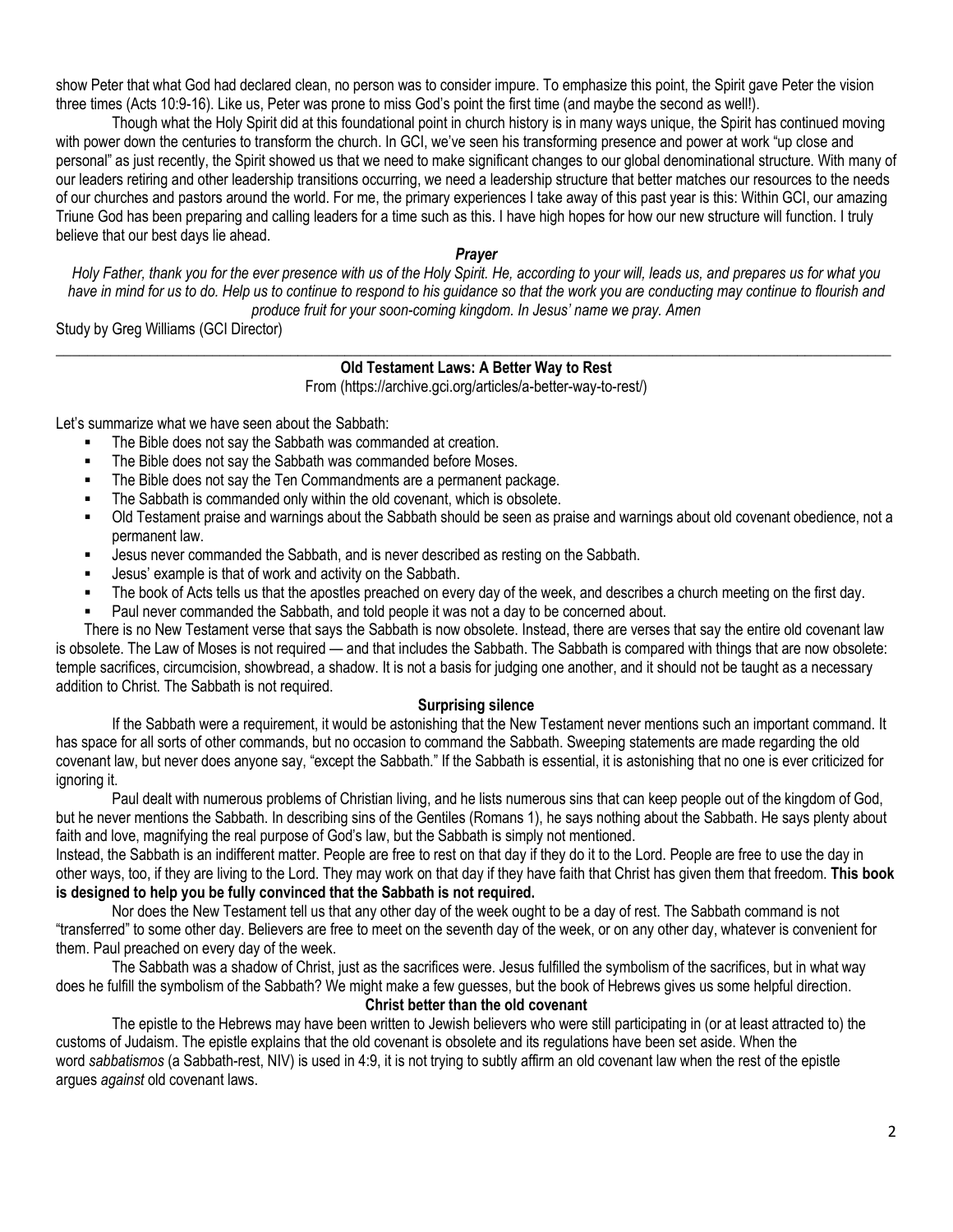Throughout the epistle, the believers are admonished that Jesus is much, much better than anything the old covenant had. Jesus Christ is the main focus of the epistle. Tithing is mentioned, for example, only because it shows the superiority of Christ over the Levitical priests. *Sabbatismos* is also mentioned, not as a point in itself, but because it illustrates something about the superiority of faith in Christ.

Jesus is better than angels, better than Moses, better than Aaron, better than all the rituals, and better than the Sabbath. He has superseded them all, fulfilling the spiritual truths that they pictured, rendering their physical performance unnecessary. **[Hebrews 4:9](https://biblia.com/bible/niv/Heb%204.9)** does not, contrary to the rest of the epistle, command the continuation of an old covenant practice.

#### **Look to Jesus**

Let us begin our analysis in Hebrews 3: "**Fix your thoughts on Jesus, the apostle and high priest whom we confess…. Jesus has been found worthy of greater honor than Moses" (verses 1, 3).** The epistle then quotes from Psalm 95, reminding the Hebrews that their ancestors had hardened their hearts and been faithless and disobedient under Moses' leadership.

Don't harden your hearts, the epistle exhorts, echoing the point that had been made in **[Hebrews 2:1-3](https://biblia.com/bible/niv/Heb%202.1-3)**. The Jewish Christians were apparently being tempted to go backwards, and the epistle exhorts them to be faithful to the superiority of Jesus Christ. Listen to what Jesus says **[\(Hebrews 1:2;](https://biblia.com/bible/niv/Heb%201.2) [2:1](https://biblia.com/bible/niv/Hebrews%202.1)**). Look to him, not to Moses, as our authority in faith and practice. Look to him as our High Priest in heaven, not to the Levitical priests in the temple, which are only shadows and copies of spiritual truth (**[Hebrews 8:1-5;](https://biblia.com/bible/niv/Heb%208.1-5) [10:1](https://biblia.com/bible/niv/Hebrews%2010.1)**).

Do not turn away from the living God, the epistle exhorts **[\(Hebrews 3:12](https://biblia.com/bible/niv/Heb%203.12)**). Hold your faith in Christ firmly to the end (**verse 14**). Do not harden your hearts (**verse 15**). We cannot please God if we do not have faith (**[Hebrews 3:19;](https://biblia.com/bible/niv/Heb%203.19) [11:6](https://biblia.com/bible/niv/Hebrews%2011.6)**). Today, if you hear his word, believe it, and enter his rest. Don't be like your disbelieving, disobedient ancestors, he says. They refused God so many times that he set them aside and shut them out. Don't test his patience, he seems to say. Listen to what God is saying now.

#### **Israelites did not enter rest**

The epistle draws an analogy between the Israelites entering the promised land and Christians entering the better promise of the new covenant. This analogy is again designed to show the superiority of Christ. When the Israelites were in the wilderness, they sent spies into Canaan to see the land that the Lord would be giving them. However, most of the Israelite spies were afraid of the Canaanites, and most of the Israelites believed the spies instead of God. God therefore declared that since they lacked faith and would not obey his order to invade Canaan, they would not enter the promised land: **"They shall never enter my rest" ([Numbers 14:26-29;](https://biblia.com/bible/niv/Num%2014.26-29) [Psalm 95:11;](https://biblia.com/bible/niv/Ps%2095.11) [Hebrews 3:11\)](https://biblia.com/bible/niv/Heb%203.11).**

The next generation of Israelites entered the promised land under Joshua's leadership. Nevertheless, even after they entered the promised land, God continued to warn them, in the psalm, not to harden their hearts lest they fail to enter God's rest. So the psalm was pointing toward a future rest (**[Hebrews 4:8](https://biblia.com/bible/niv/Heb%204.8)**). The promised land had been a physical symbol or foreshadow of a spiritual rest that the Israelites had not yet entered.

### **How we enter**

Let's look at chapter 4 verse by verse: "**Therefore, since the promise of entering his rest still stands, let us be careful that none of you be found to have fallen short of it" (verse 1**). We can paraphrase the thought in this way: God makes it possible for us to enter his rest, so we need to make sure that we accept his offer. If we do not keep our faith in him (the main exhortation of this epistle), we will fail to enter.

How do we enter? Verse 2 tells us, **"For we also have had the gospel preached to us, just as they did; but the message they heard was of no value to them, because those who heard did not combine it with faith."** The author urges us to be diligent, then he talks about the gospel. This implies that we enter God's rest by means of the gospel.

The ancient Israelites had the gospel in a veiled form, in symbols such as the bronze snake, the washings, the sacrifices and festivals. But despite the miracles, the people did not have faith in God and the message did not do them any good.

We do not have to make the same mistake. "**Now we who have believed enter that rest" (verse 3).** Believe what? Believe the gospel of Christ. All who look to Jesus, who have faith in Jesus, are entering God's rest. The spiritual rest that the psalmist had spoken of, the rest that God wants us to enter, has arrived in Jesus Christ. And the way people might fall short is by abandoning faith in Jesus Christ. We must be careful that we do not lose faith and lose the rest that we have entered.

In Christ, we have rest. He has freed us from the old covenant, which was a yoke too difficult to bear **[\(Acts 15:10\)](https://biblia.com/bible/niv/Acts%2015.10),** and has given us a new covenant, which is a yoke that is so much easier to bear that it is called a "rest" (**[Matthew 11:28-30](https://biblia.com/bible/niv/Matt%2011.28-30)**). When we are in Christ, we have entered God's rest.

But didn't God rest thousands of years ago? How can it be possible for us to enter something that is long gone? The author deals with this by bringing up the objection: "**And yet his work has been finished since the creation of the world. For somewhere he has spoken about the seventh day in these words: 'And on the seventh day God rested from all his work'" (verses 3-4).** Genesis tells us that God rested on the seventh day (**[Genesis 2:2](https://biblia.com/bible/niv/Gen%202.2)**). That is, he had finished the creation. (He continues to work in the sense of upholding all things.) But the author of Hebrews observes that God's work has been finished ever since, which means that God is still

resting. God is still in his rest, and it is open for humans to enter. It was available for the ancient Israelites; otherwise there would be no point in saying, **"They shall never enter my rest" (verse 5**). Even though they refused to enter, God's rest was available to them.

**Still available for us**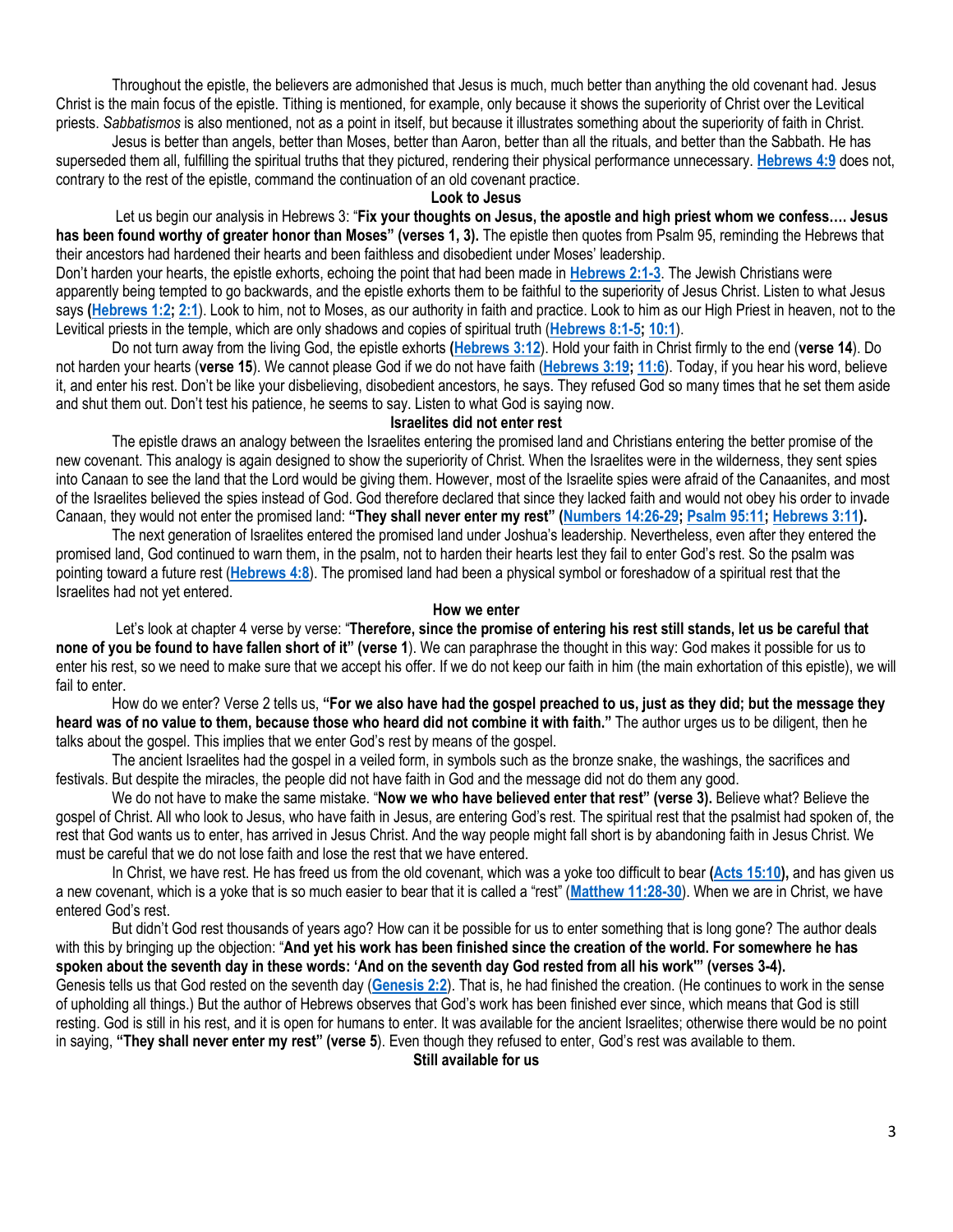God's rest is available to us, too: **"It still remains that some will enter that rest" (verse 6).** The offer is still open, and it is made even more clear and compelling through Jesus Christ. God exhorts people to enter his rest. We are invited to enter God's end-of-creation rest by believing in the Son of God. By faith, we have joined with God in his rest.

By faith, we have become new creations, created anew. We have been brought into the kingdom of God. Our re-creation is not yet complete, but we are entering his rest. We have been reconciled and have fellowship with God through our High Priest, just as Adam and Eve had fellowship with God before they sinned. By faith in Christ, we enter God's rest, as predicted by the psalmist.

We have entered into God's *katapausin* rest, the same type of rest that he had on the very first seventh day (the Greek translation of **[Genesis](https://biblia.com/bible/niv/Gen%202.2)  [2:2](https://biblia.com/bible/niv/Gen%202.2)** uses the word *katapausin*). This is far more significant than resting one day a week, because the epistle has already noted that **God's "work has been finished since the creation of the world" (verse 3).** God's rest is an enduring rest, a permanent rest, and the believer's rest is, too. As long as we have faith in Christ, no matter what day of the week it is, we have entered God's rest and we are resting from our own work. Our own work cannot save us, but we are saved by grace through faith in Christ. We enter God's rest permanently through faith in Christ.

The Israelites at the time of Moses, **"who formerly had the gospel preached to them, did not go in, because of their disobedience" (verse 6).** Their disobedience was evidence of their lack of faith. They did not believe that God would give them what he had promised.

"**Therefore God again set a certain day, calling it Today, when a long time later he spoke through David, as was said before: 'Today, if you hear his voice, do not harden your hearts'" (verse 7).** Many years after Moses, God again spoke about rest, urging people to not harden their hearts and thereby fail to enter his rest. Hear him today, David urged in the Psalm. The offer was still good. People could enter God's rest, and could be secure in his promise, if they listened with faith and willingness.

The author then eliminates another possibility: **"For if Joshua had given them rest, God would not have spoken later about another day" (verse 8).** The "rest" that Psalm 95 was speaking of was not the promised land, and it was not the weekly Sabbath. It was something that the Israelites, with few exceptions, failed to enter. They did not respond to God with faith and willingness.

**Our Sabbath-rest**

The author then concludes: "**There remains, then, a Sabbath-rest [***sabbatismos***] for the people of God" (verse 9).** Is he bringing up a new subject? No — he is still on the same subject, using different words to develop it further. He is saying, Since people did not enter God's rest in Moses' day, nor in Joshua's day, and yet we are still exhorted in the Psalms about God's rest, the conclusion is that this rest still remains for the people of God today. It is still available.

The writer is using a different word for rest, but he is not referring to a different rest. Both *katapausin* and *sabbatismos* are being used as metaphors for salvation. As can be seen by the word "then" or "therefore," it is the same rest that is mentioned in verse 8. (If the *sabbatismos* rest were different than the *katapausin* rest, then it would not logically follow that the *sabbatismos* remains simply because the psalmist talked about a *katapausin.* Throughout the chapter, it is the same "rest" that "remains" for the people of God.) He is talking about the "rest" of salvation. The writer of Hebrews is using the two words for rest as synonyms, one alluding to the creation rest and the other alluding to its weekly commemoration, but both referring to the rest that Christians are to try to enter. It is the *salvation rest* that remains for Christians to enter and to be careful not to fall short of through unbelief. We are exhorted to enter this rest through faith (verses 11, 3).

Why does he call this a Sabbath-rest? He is not slipping in a command for the seventh-day Sabbath. That would be totally out of context. His exhortation throughout this book is telling Jewish people to look to Jesus. He is not urging them to do a better job of keeping Jewish customs that they were already keeping.

The ancient Israelites, who had the Sabbath, did not enter the rest he is talking about. God's rest is entered by faith — by believing the gospel (**verses 3-4**). The author is not interested in a day of the week — he is concerned about how people respond to Jesus. A person who keeps the weekly Sabbath but rejects Christ has not entered God's rest. We enter God's rest only by believing the gospel of Jesus Christ.

Why then does he call this a Sabbath-rest? By using this word, he indicates that this is what the Sabbath pointed to. Just as the bronze snake pointed to Jesus' crucifixion **[\(John 3:14\)](https://biblia.com/bible/niv/John%203.14),** and the washings pointed to forgiveness, and the sacrifices pointed to Jesus, similarly, the weekly Sabbath pointed to something spiritual: our rest through faith in Christ. It is available — we may enter God's rest. Don't put it off — do it today. Trust in Christ, not in your own works!

**"Anyone who enters God's rest also rests from his own work, just as God did from his" (verse 10).** God rested from his creative work, but what kind of work do we rest from? What do we quit doing when we come to have faith in Christ? We quit doing the work of trying to earn our salvation, the work of trying to qualify for the kingdom. When we look to Jesus for our salvation, we quit looking to ourselves.

#### **Practical applications**

The author draws a practical conclusion: **"Let us, therefore, make every effort to enter that rest, so that no one will fall by following their example of disobedience" (verse 11).** Since the rest is available to us, let's enter it with faith. Ironically this requires effort, not passivity. If we disobey God by refusing his Son, we will fall!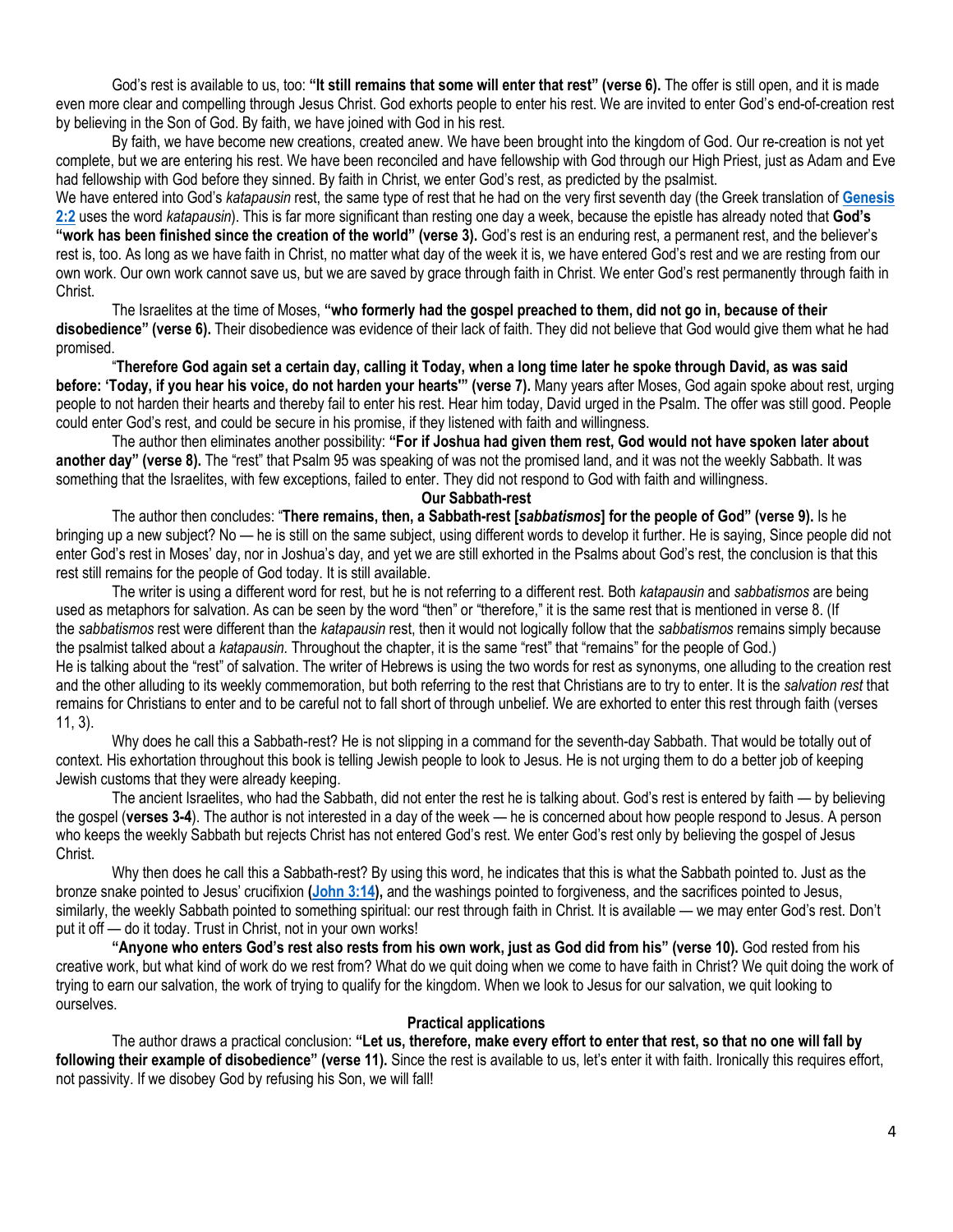Just as Psalm 95 said, we must hear God's message with faith and obedience. His word contains both promise and command. It calls for our *response*. And as **[Hebrews 4:13](https://biblia.com/bible/niv/Heb%204.13)** says, nothing is hidden from God's sight. He sees everything we do and knows our thoughts, and we must give account to him. That is why we must respond, while it is yet today, with faith in Jesus Christ.

Then comes another practical application: "**Therefore, since we have a great high priest who has gone through the heavens, Jesus the Son of God, let us hold firmly to the faith we profess" (verse 14).** Again, the exhortation is not to a day of the week, but to Jesus Christ, our Savior.

## **Summary of Hebrews 4**

Let us paraphrase the chapter: God promised a rest, but the first Israelites did not enter it because of unbelief and disobedience. Joshua brought them into the land, but the Israelites were still being exhorted to enter the promised rest. It was still future. Therefore, since there is still a promise of rest, we must be careful that we do not fall short of it. We who trust Christ enter the promised rest, which is called God's rest.

God rested at the end of creation, so this is the divine rest, the supernatural rest, the spiritual promise that believers enter. Although some people fell short of the promise, it still remains for some to enter it. That's why the psalmist was exhorting people to hear God's voice and obey him.

If Joshua had fulfilled the promise, God would not have inspired the psalmist to continue exhorting people about the promised rest. Joshua's entry into the promised land was symbolic of a spiritual entry into a spiritual promise, a spiritual rest. The psalmist was speaking about another day, a day in which people could enter the promise. Therefore, there continues to be a spiritual rest for the people of God, because anyone who enters God's spiritual rest is able to cease from work, just as God ceased from his creative works. Therefore, we should strive to enter this spiritual promise, and not fall away through disobedience.

Why does the writer use the word *sabbatismos?* It clearly refers to the weekly Sabbath, but it is being used figuratively. The author is telling us that this spiritual rest is what the weekly Sabbath had pictured all along. The Sabbath was not only a reminder of the end-ofcreation rest and the Exodus, it also looked forward, prefiguring something, as a predictive shadow of a coming reality, our spiritual rest. We enter God's rest by faith in Christ **(verse 3),** and by doing so, we enter the rest that God entered when he completed his creation **(verses 3b-4).**

Our salvation rest is a Sabbath-rest, a fulfillment of the spiritual meaning of the Sabbath. If the author wanted to talk about the Sabbath day, he could have used the word for Sabbath. If he wanted to talk about keeping a law, he could have said that, too. But he did not use those words because he is not talking about the Sabbath day itself.

He is not saying whether it is necessary or unnecessary — he is not dealing with that issue. Rather, he is saying that the spiritual promise is a Sabbath-rest. Salvation was pictured by the Sabbath. Whether the Sabbath should continue to be kept as a weekly picture is not being discussed. The author is referring to salvation, the spiritual promised rest. He speaks of only one predicted Sabbath-rest, not an everyweek picture of it. He is speaking figuratively of the kingdom of God. We enter our spiritual rest by faith in Christ. He is not exhorting us to keep a weekly Sabbath, but to enter the rest of God by having faith in Christ. We come to Christ, and he gives us rest.

The writer is describing an analogy, and we today often find analogies unconvincing. Even if there are parallels, we might say, that doesn't prove anything, and it doesn't prove that the Sabbath is no longer required in its old covenant details. That's true. Hebrews tells us what the Sabbath pictures, but it does not address Christian behavior regarding the Sabbath. For that, we must turn elsewhere, such as the statements of Paul we have already examined.

#### **Additional questions**

Whether we understand the symbolism of the Sabbath or not, the New Testament is clear that the Sabbath is not a requirement for Christians today. But perhaps we should deal with a few additional questions that are sometimes raised.

**1) Jesus told his disciples that they should pray that they don't have to flee on a Sabbath ([Matthew 24:20\)](https://biblia.com/bible/niv/Matt%2024.20). Does this show that Jesus' disciples would be keeping the Sabbath?**

This warning was given "to those who are in Judea" **(verse 16).** It is only in Matthew's Gospel, which was probably written to Jewish Christians. Jesus' warning tells us more about practices in Judea than it does about Christianity.

Even under the old covenant, it would be permissible to flee for your life on the Sabbath. The reason it might be difficult to flee on the Sabbath, however, is that non-Christians in Judea are keeping the Sabbath, not that the fleeing Christians are. Perhaps the fleeing people keep the Sabbath or perhaps they do not, but either way it might be difficult to flee when the people of Judea have closed their shops, closed the city gates, etc. This verse does not prove that the disciples would be keeping the Sabbath — only that it might be difficult to flee on a Sabbath, just as it would be difficult to flee in winter.

# **2) The women "rested on the Sabbath in obedience to the commandment" ([Luke 23:56\)](https://biblia.com/bible/niv/Luke%2023.56). Does this show that the Sabbath is still commanded for Christians?**

The women rested on the Sabbath, but their example does not tell us whether that commandment is still in effect. This was before they knew that Jesus was resurrected, and long before the church understood that the old covenant had come to an end. Luke's readers might have wondered why the women rested even though they were faced with an urgent need. Luke told his readers that the women rested because of the commandment. He is not commenting on whether it continues to be required.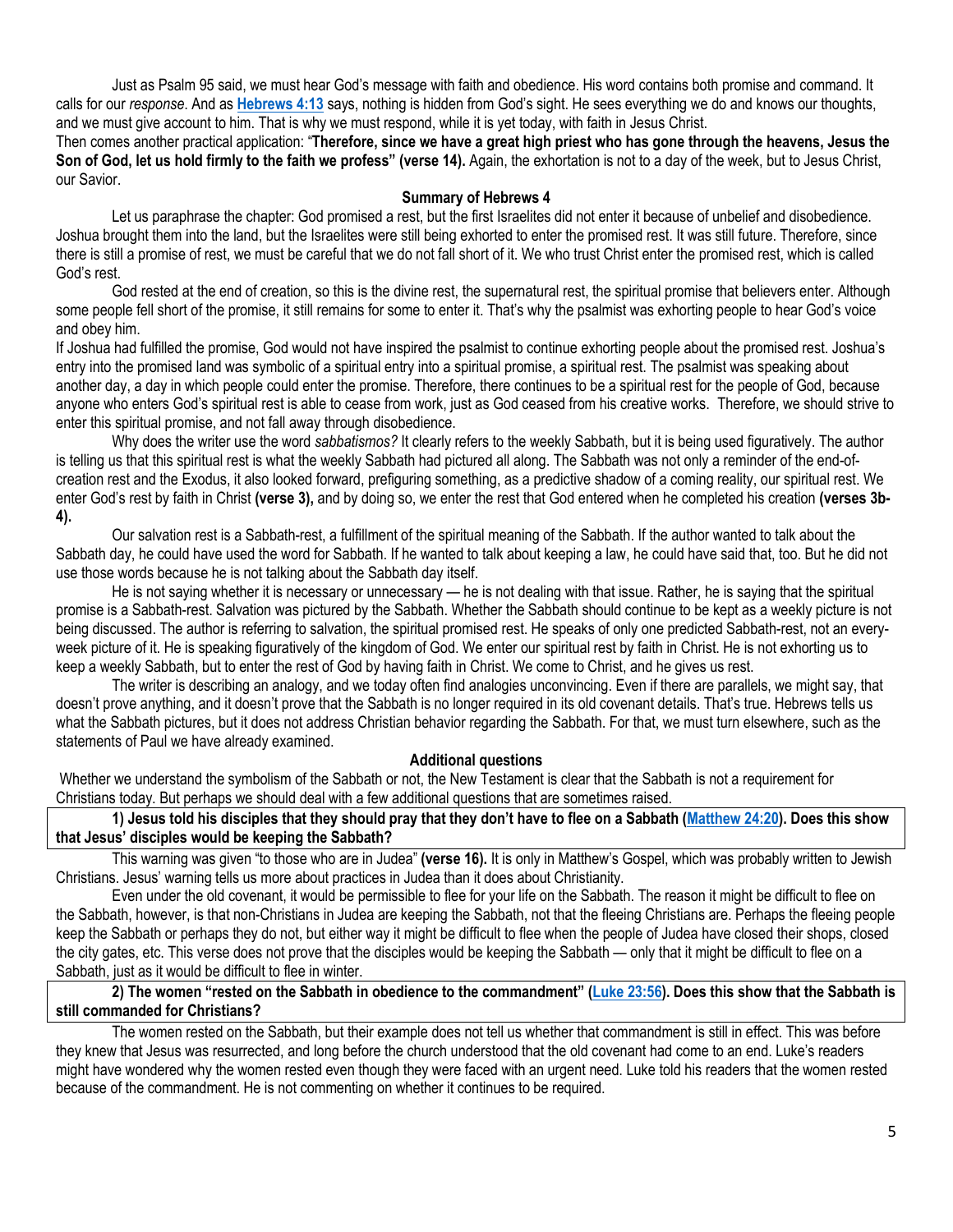In a similar way, the phrase "a Sabbath day's walk" (**[Acts 1:12](https://biblia.com/bible/niv/Acts%201.12)**) does not imply anything regarding the distance we may travel today on the Sabbath. The phrase was simply a measurement of distance, just as "Sabbath" was the name of one day of the week. The name does not imply continuing obligation for Christians.

# **3) The Sabbath is a reminder of creation and it points to salvation. God is re-creating us, and our creation is not yet complete. Should we therefore continue to keep the Sabbath as a celebration of salvation in Christ?**

The Sabbath was indeed a memorial of creation. And it foreshadowed and pointed to our salvation in Christ. And our salvation is not yet complete. Nevertheless, Paul says that we are new creations. John says that we have already been given eternal life, and that eternal life is in Jesus Christ. We do not yet have the fullness of salvation, but we have enough. Paul can say that we should not let anyone judge us regarding the Sabbath. The reality is Christ, and we have the reality, even if it's not yet in its fullness.

The sacrifices pictured our cleansing from sin, and yet we see that we are not yet sinless. But that doesn't mean that we still need sacrifices. Although the last judgment has not yet been done, the verdict has been declared for all who have faith. Circumcision pictured a cleansed heart, and we are not yet perfect in our hearts, but the physical symbol is not required.

Likewise, although our re-creation is not yet complete, even the beginning is enough to make old covenant practices unnecessary and not a basis for judging others. Of course, we still have a practical need for physical rest and worship times, but we cannot use the old covenant to demand that everyone rest and worship at the same time that we do.

The Sabbath pointed to our renewal in Christ, and in that spiritual meaning, the Sabbath is still required — just as the spiritual meaning of circumcision is required, and the spiritual meaning of the sacrifices is still valid. But the physical details of such laws are another matter. That is why Paul could treat the question of special days in such a take-it-or-leave-it way **[\(Romans 14:5\)](https://biblia.com/bible/niv/Rom%2014.5).** If the people had faith in Christ, if their entire lives were devoted to the Lord, then they were already abiding by the purpose of sacred days. We are to keep the Sabbath by having faith in Christ, not by requiring a particular day of the week.

# **4) The Sabbath points to the re-creative, redemptive work of Christ, which is the most important part of our history. Shouldn't we commemorate this weekly?**

The Bible tells us to commemorate Christ's redemption by means of bread and wine, not by a day of rest. Jesus makes it clear, in his controversies with the Pharisees, that it is wrong to add requirements to God's law and make things more difficult. We cannot teach as a requirement something that the Bible does not. It is good to commemorate Christ's salvation in weekly worship services, but without a New Testament command, we cannot insist that everybody worship on the same day and time we do.

**5) Many Christians have lost their jobs because they kept the Sabbath, and God miraculously provided better jobs. Doesn't his blessing show the correctness of their behavior and God's approval of Sabbath-keeping?**

God looks on the heart, on the attitude, and he blesses his people even if their behavior is based on a misunderstanding. He honors sincerity. If we do something with the conviction that God wants us to do it, he is pleased with our willingness, and he often rewards such sacrifices, but his rewards do not necessarily endorse our particular understanding.

Some godly people have kept the Sabbath, and some have kept Sunday as a Sabbath. Some have been blessed for keeping Sunday, too. Some have been blessed without keeping any Sabbath at all. The example of these people, like any tradition, must be evaluated according to the biblical testimony. It is Christ we must preach, as he is revealed in the Old and New Testaments.

**6) The Sabbath gives us rest from our physical labors, giving us more time for worship, fellowship and good works. It is a spiritually valuable time. Wouldn't it be wrong to neglect it?**

The old covenant specified exactly when and how much time should be separated for the Lord. It specified when and how and where to make sacrifices. These physical requirements helped keep the people aware of God, reminding them of their need for reconciliation and fellowship with him. That was good.

In the new covenant, however, we have been given the fellowship with God that the old covenant customs pictured. The Holy Spirit lives within us, helping us be aware of our relationship with God. The Holy Spirit transforms our hearts, leading us to love the Lord and to desire to spend time with him. It is good for us to spend time with the Lord and with his people. Those who neglect worship time stunt their spiritual growth.

However, we have no biblical authority to mandate that everyone set aside the same time. We encourage people to set aside time for prayer, Bible study, fellowship and good works, but we should not judge anyone regarding the days they keep. It is physically helpful to rest from our labors. It is spiritually helpful to devote time each week to the Lord, and we encourage people to do this, but we do not condemn those who do not set aside a 24-hour block of time. Rather than relying on an external discipline of rules, each Christian needs self-discipline to devote time to the Lord for spiritual growth.

As a practical need, of course, churches have to appoint a day and time for worship. We encourage all who can to meet with Christians and worship the Creator and Savior.

# **7) Shouldn't we uphold the law?**

Yes, and we should use the law in a lawful way **[\(1 Timothy 1:8\)](https://biblia.com/bible/niv/1%20Tim%201.8)** — and the new covenant, the law that Christians are now under, does not permit us to say when and how much time other Christians should give to the Lord. It does not permit us to make requirements for